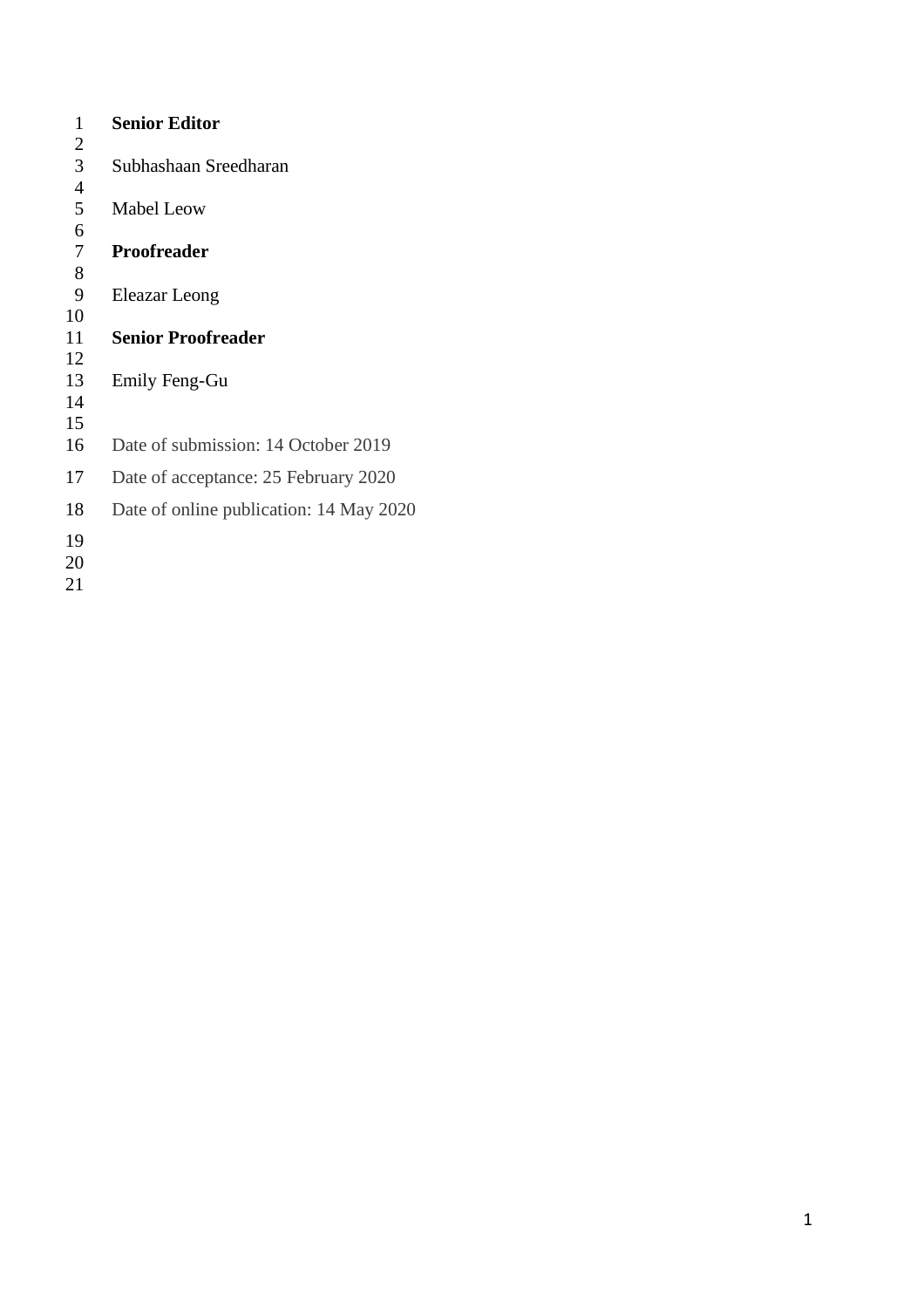| $\mathbf{1}$   | <b>Title Page</b>                                                                              |
|----------------|------------------------------------------------------------------------------------------------|
| $\overline{c}$ |                                                                                                |
| $\mathfrak{Z}$ | <b>Type: Original Research</b>                                                                 |
| $\overline{4}$ |                                                                                                |
| 5              | <b>Title:</b> Welcome to the wards: Pilot study on microbial contamination of medical students |
| 6              | during initial clinical rotations                                                              |
| 7              |                                                                                                |
| 8              | <b>Authors:</b>                                                                                |
| 9              | Yanning Elisabeth Xu                                                                           |
| 10             | <b>MBBS</b>                                                                                    |
| 11             | Monash University, Melbourne                                                                   |
| 12             |                                                                                                |
| 13             | Despina Kotsanas                                                                               |
| 14             | BSc(Hons) (Monash) MClinEpi (Monash) FASM                                                      |
| 15             | Monash Infectious Diseases, Monash Medical Centre                                              |
| 16             |                                                                                                |
| 17             | A/Prof. Rhonda L Stuart                                                                        |
| 18             | MBBS, FRACP, PhD.                                                                              |
| 19             | Monash Infectious Diseases, Monash Medical Centre                                              |
| 20             | School of Clinical Sciences, Monash University                                                 |
| 21             |                                                                                                |
| 22             | A/Prof. Ian Woolley                                                                            |
| 23             | MBBS FRACP DTMH MD                                                                             |
| 24             | Monash Infectious Diseases, Monash Medical Centre                                              |
| 25             | School of Clinical Sciences, Monash University                                                 |
| 26             |                                                                                                |
| 27             | <b>Corresponding author details:</b>                                                           |
| 28             | Email (preferred): yanningxu707@gmail.com                                                      |
| 29             | Mobile number: +61 0481215925<br>$\sim$                                                        |
| 30             | Address: 20 Ellis Park Avenue, Mulgrave 3170, Melbourne, Australia                             |
| 31             |                                                                                                |
| 32             | <b>Biographies:</b>                                                                            |
| 33             | Ellie is a final year medical student commencing internship in Singapore next year. She is     |
| 34             | interested in both becoming a good doctor and physician training with a special interest in    |
| 35             | infection control and global health.                                                           |
| 36             |                                                                                                |
| 37             | Despina is a senior scientist at Monash Medical Centre and secretary of the Australian         |
| 38             | Society for Antimicrobials. She has extensive research experience in adult and paediatric      |
| 39             | infectious diseases.                                                                           |
| 40             |                                                                                                |
| 41             | Rhonda is an Infectious Diseases Physician and Medical Director of Infection Prevention &      |
| 42             | Epidemiology at Monash Health. She is a global expert in infection control in long-term care   |
| 43             | facilities.                                                                                    |
| 44             |                                                                                                |
| 45             | Ian is an Infectious Diseases physician and Director of HIV Medicine in Monash Health. He      |
| 46             | is also a clinical tutor to medical students and mentors young researchers.                    |
| 47             |                                                                                                |
| 48<br>49       | Keywords: Medical Students, Infection Control, Hand Hygiene, mobile phones, stethoscopes       |
|                |                                                                                                |
| 50             | Number of tables: 2                                                                            |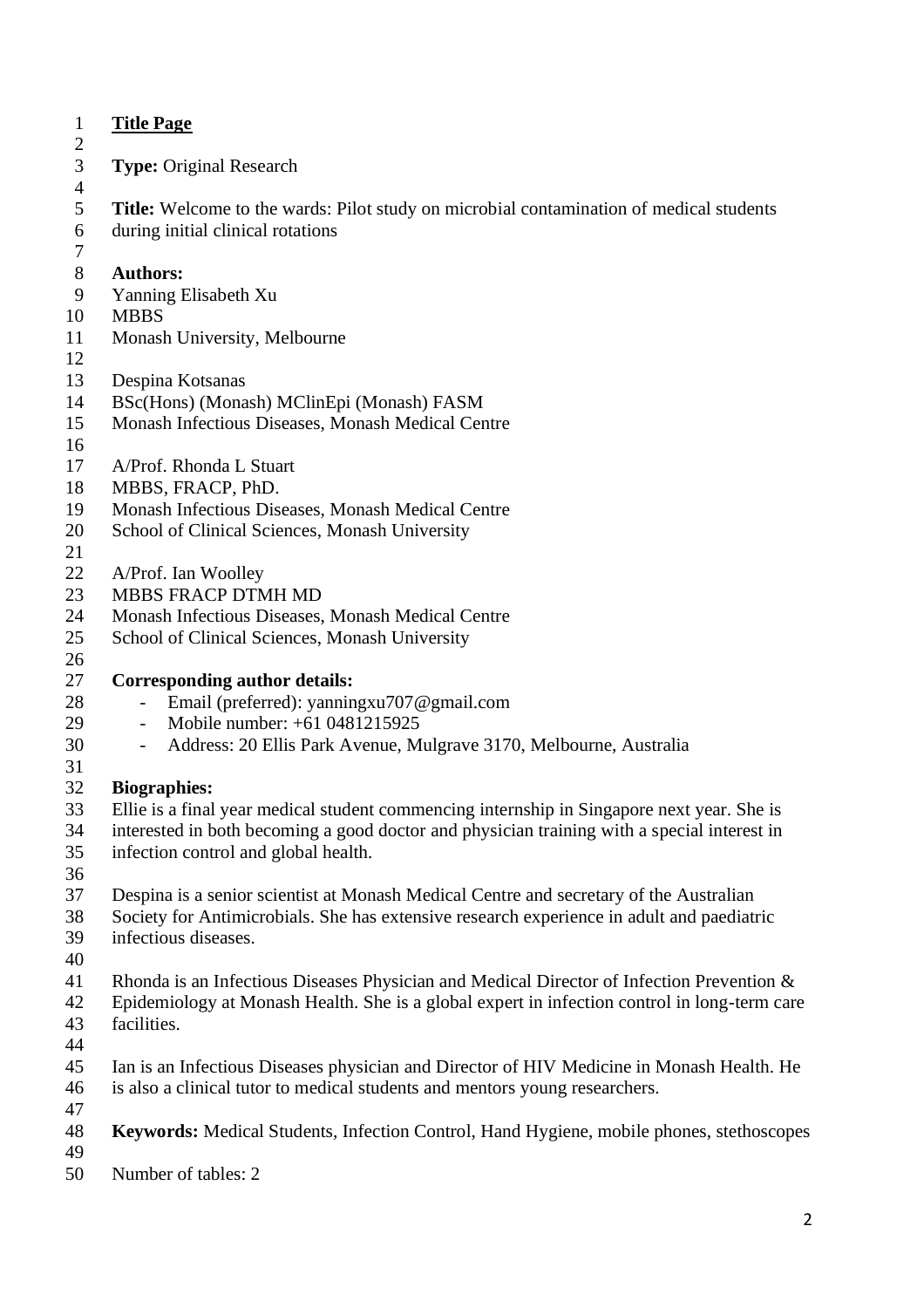- Number of figures: 1
- Word Count: 1507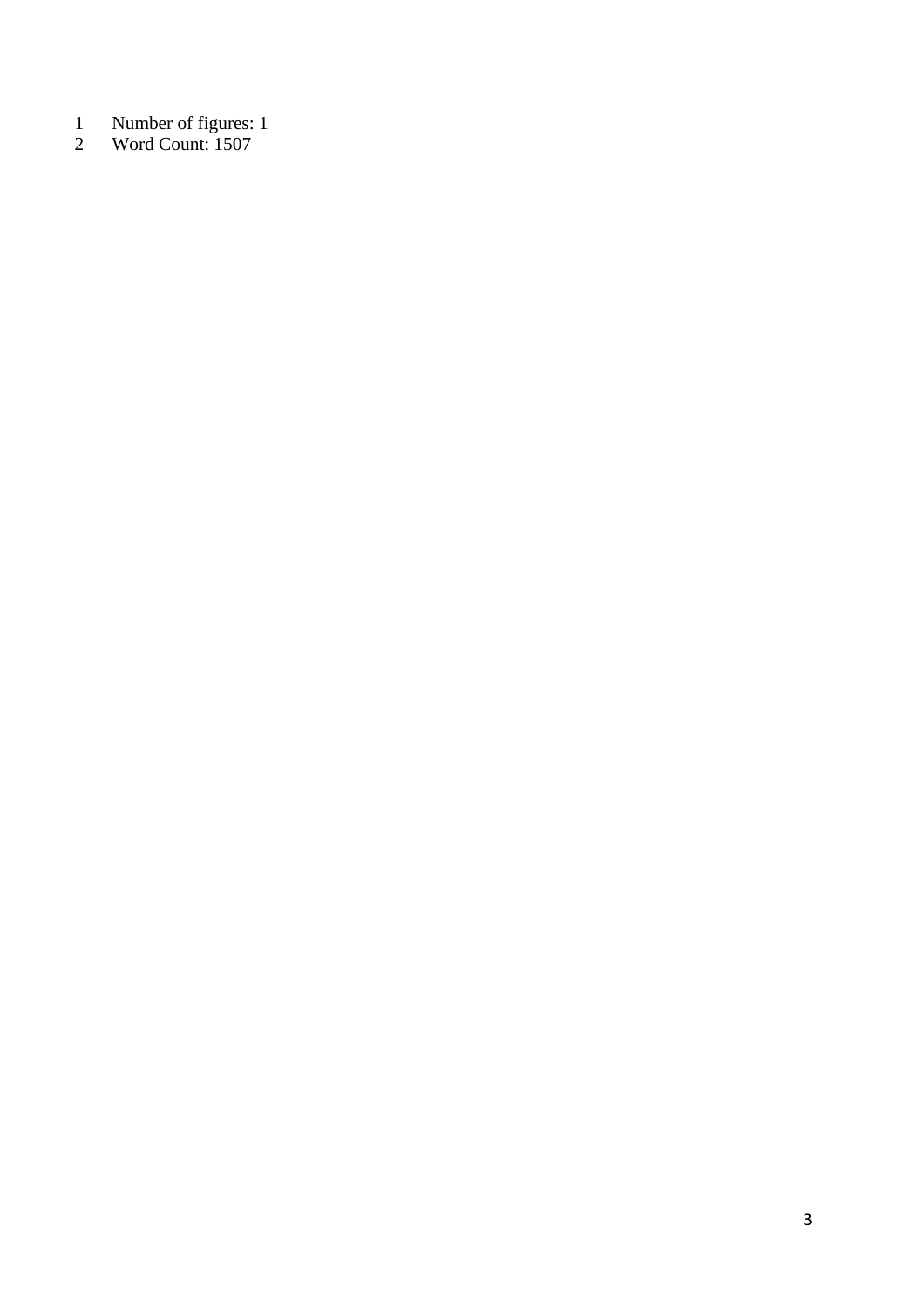#### 

### **Abstract**

 **Background:** Pathogenic bacteria can colonise the hands, medical equipment, and personal belongings of healthcare workers (HCW) exposed to clinical environments. Healthcare- associated infections (HAI) arising from the transmission of these pathogens to patients causes morbidity, mortality, and an economic burden. Despite widespread healthcare worker education and policy change, the incidence of HAI remains high in Australia.

 **Aim:** To identify potentially pathogenic bacterial contamination of clinically unexposed medical students' hands and items upon entry into the clinical environment and subsequent design of a definitive study.

 **Materials and methods:** A pilot prospective cohort study was performed at a large tertiary hospital in Melbourne, Victoria. Eight medical students had two- to six-week samples taken from their dominant hand, mobile phones, and stethoscopes in the first six months of entering the clinical environment.

 **Results:** Pathogenic bacteria were detected throughout the six-month testing period on five of the eight students' hands, mobile phones, or stethoscopes. Pathogenic bacteria grown included methicillin-sensitive *Staphylococcus aureus, Enterococcus faecalis,* and Gram- negative pathogens, such as *Serratia marcescens*, *Pseudomonas* spp. and *Acinetobacter baumanii*. No multi-resistant organisms were detected. Low decontamination rates of items, universal use of phones while on the toilet, and recent hand hygiene credentialing were reported by participants.

 **Conclusion:** Colonisation by nosocomial pathogens on medical students' hands, mobile phones, and stethoscopes was identified during the first six months of clinical study. Further research to characterise bacterial contamination of new HCW, risk factors, and strategies to improve infection control practices has the potential to reduce HAI.

# **Learning points:**

- 1. Upon entering the clinical environment, medical students can be quickly colonised by pathogenic bacteria which poses a risk of transmission to patients.
- 2. Mobile phones were frequently found to be contaminated but infrequently cleaned, which raises questions on adequacy of education regarding mobile phone decontamination.
- 3. Hand hygiene is a personal duty and a priority of patient care which requires the support of healthcare institutions and community awareness to encourage compliance.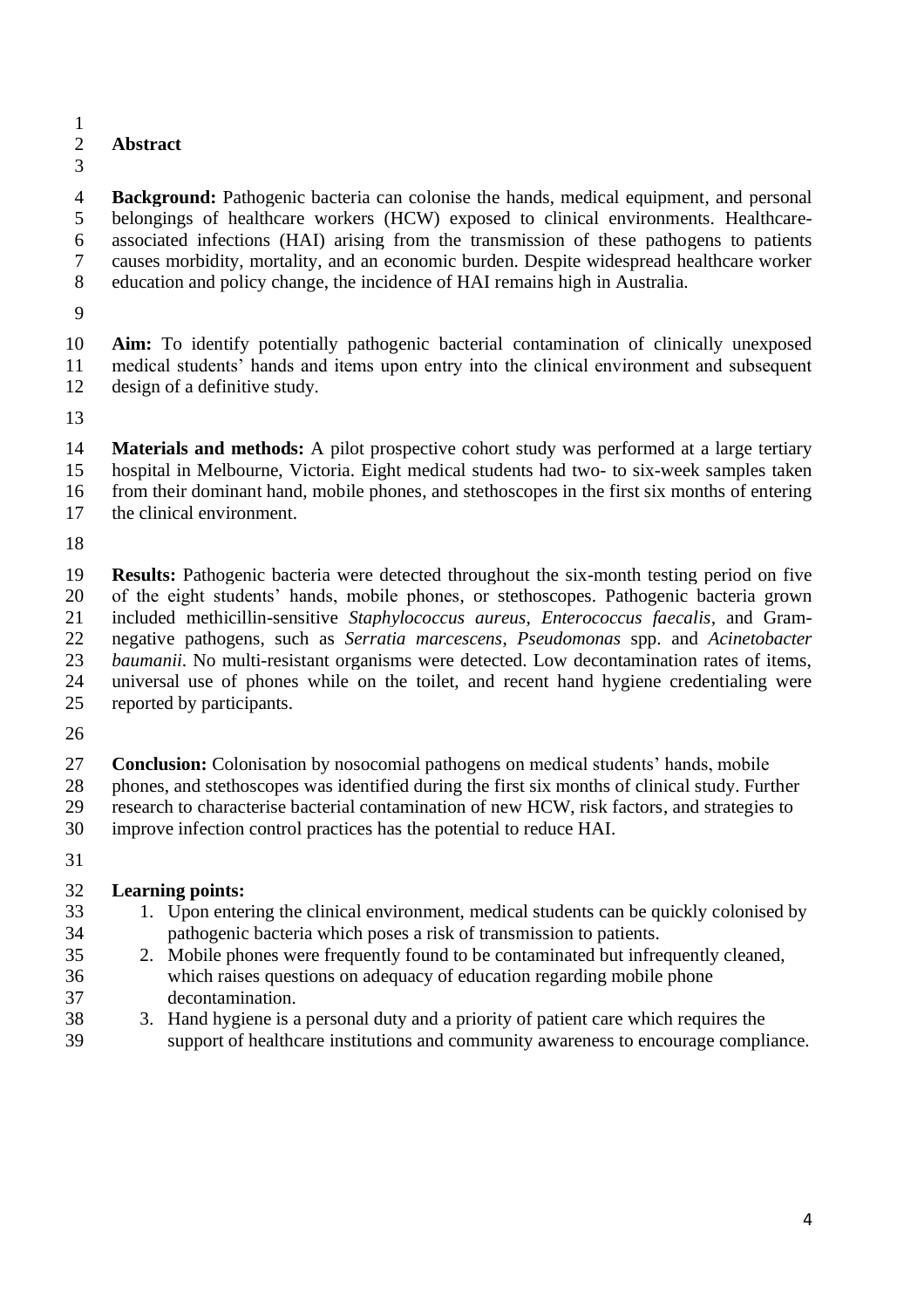#### **Introduction**

- 
- Ever since Antonie van Leeuwenhoek first observed bacteria through his microscope in the
- 1670s [1], healthcare workers (HCWs) have studied the colonisation of our bodies and
- equipment with microorganisms and subsequent transmission to others [2]. In fact, roughly
- 20-40% of all hospital acquired infections (HAI) have been attributed to cross-infection from
- the hands or equipment of HCWs [3]. Currently, one in ten acute adult hospitalised patients
- in Australia has a HAI [4] despite widespread understanding that correct hand hygiene
- practices reduce the transmission of HAI by a third.
- 
- As medical students transition to a clinical hospital environment, their microbiota changes
- [5]. However, there are insufficient data regarding the time required for HCWs to become
- colonised by hospital pathogens. Existing cross-sectional studies involve participants who
- have had years of exposure to the clinical environment [2, 3, 6, 7]. Junior medical students
- comprise a population of HCWs with minimal exposure to the clinical environment and new
- medical equipment.
- In this pilot prospective cohort study, a group of eight medical students were followed
- through their induction into the clinical environment with regular microbiological
- 20 monitoring. The primary aim was to identify potentially pathogenic bacterial contamination
- of clinically unexposed medical students' hands and items as well as the acquisition of multi-
- resistant organisms (MRO), guiding subsequent design of a definitive study.
- 
- 
-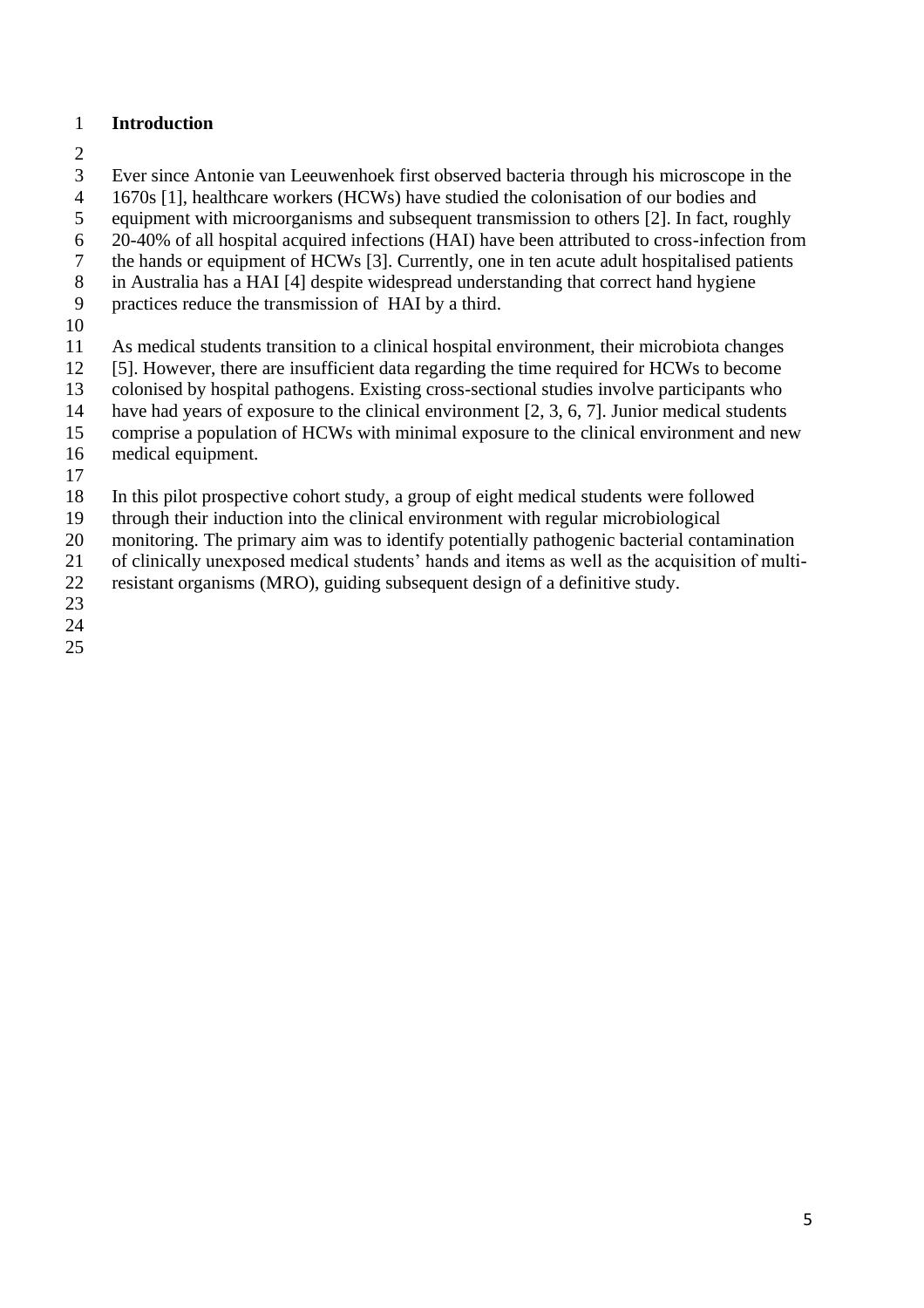- **Methods** *Study design* This pilot prospective cohort study took place from February 2019 to July 2019 at a single tertiary hospital in Melbourne, Australia. Study participants consisted of eight third-year medical students, beginning their first year of clinical medicine. Participants in clinical contact with researchers were sampled opportunistically. Students subsequently rotated through various medical and surgical departments during the study period. The study was approved as a quality assurance project by the Monash Health Human Research Ethics Committee (HERC –RES-19-0000-085Q). *Microbiological methods* Samples were self-collected from hands, mobile phones, and stethoscopes of each student at two- to six-week intervals from February to July 2019 as follows: At each collection, direct fingerprints from each finger of the dominant hand were sampled without hand decontamination. Hand hygiene was performed using 3M Avagard 9250-P 20 (chlorhexidine gluconate  $0.5\%$  w/v in 70% v/v ethanol) hand rub before collection of the mobile phone and stethoscope samples. 23 Cotton swabs moistened in sterile normal saline (0.9% w/v sodium chloride) were used to sample the front and back of students' personal mobile phones and their stethoscope diaphragms. Hand samples were directly imprinted onto a whole horse blood agar (HBA) plate. Split 28 horse blood/MacConkey (HBA/MAC) agar were used to culture samples from phones and<br>29 stethoscopes. Participants performed their sample collection in the middle of their shift at the stethoscopes. Participants performed their sample collection in the middle of their shift at the beginning of the working week. *Bacterial identification and antibiotic susceptibility testing* 33 All plates were incubated at  $35^{\circ}$ C for 48 hours aerobically. Suspect colonies of *Staphylococcus (S.) aureus*, *Enterococcus spp.,* and Gram-negative bacilli (GNB) were assessed for anti-microbial resistance. as per standard microbiological methods which
- included identification by MALDI-TOF (Matrix Assisted Laser Desorption Ionization- Time
- of Flight (Bruker). Antibiotic susceptibility testing specifically tested for methicillin-resistant
- *S. aureus* (MRSA), vancomycin-resistant *Enterococcus* (VRE), and carbapenemase-
- producing Enterobacteriaceae (CRE).
- 
- Antibiotic susceptibility testing was performed by an experienced trained microbiologist as
- per laboratory methodology using VITEK® 2 (bioMérieux) microbial identification system
- using EUCAST (European Committee on Antimicrobial Susceptibility Testing)
- interpretations. MRO were defined as having acquired non-susceptibility to at least one agent
- in three or more anti-microbial categories [8].
- 

# *Medical student demographics and risk factors for exposure*

- Student data were collected from de-identified questionnaires and included gender, hand
- hygiene certification by online training, frequency of decontamination of hands and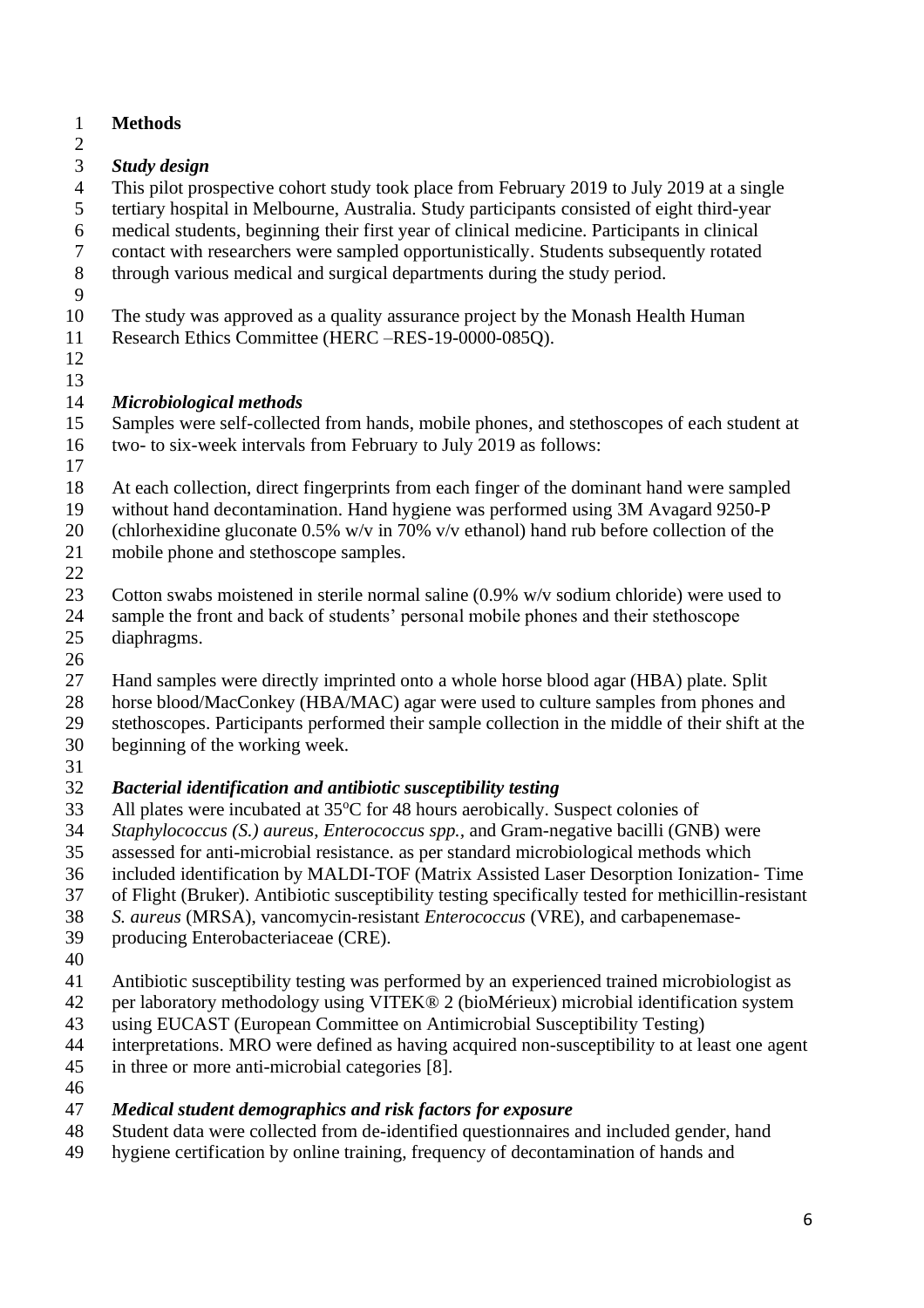- stethoscopes, personal illness during the six months, use of mobile phone in the lavatory, and
- schedule of clinical rotations.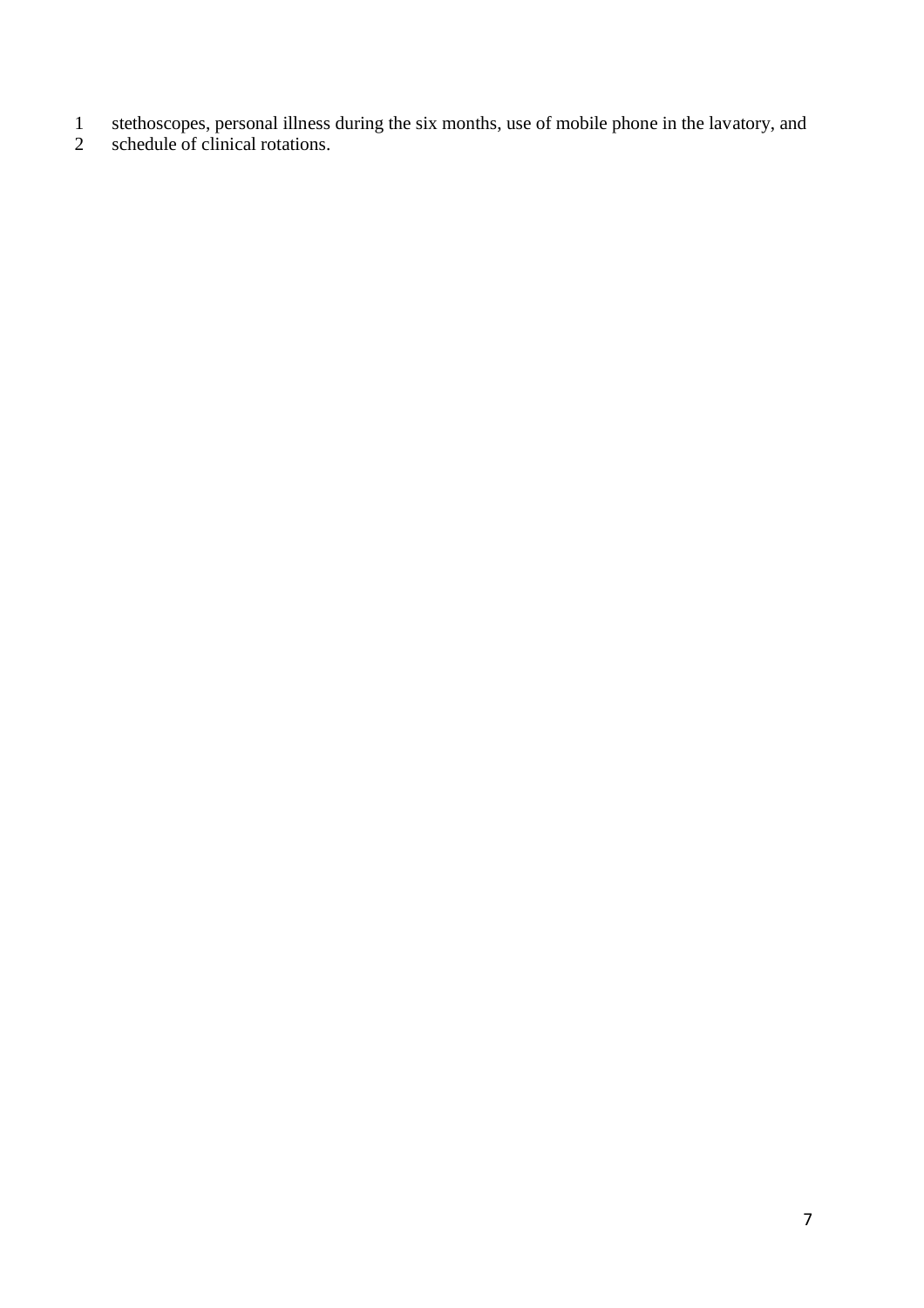- **Results**
- 

# *Demographics*

 Eight medical students in their first clinical year at a tertiary hospital in Melbourne agreed to have their hands and belongings sampled for the study period. Table 1 summarises the

student demographics and clinical rotations units during this period.

All students received hand hygiene accreditation in the same year but also used their phones

while in the lavatory. None of them reported other potential sources of pathogenic bacterial

acquisition such as working or volunteering in other healthcare settings before starting their

clinical placement. Three students suffered mild viral respiratory illnesses and gastroenteritis

 during the study, increasing the possibility of contamination of hands and personal items with respiratory and faecal bacteria.

### *Microorganisms recovered*

Table 2 summarises the potential pathogenic microorganisms that were recovered from

student finger imprints, phones and stethoscopes over the six-month period. No student

samples grew any MRSA, VRE, or CRE during the study period and none of the isolates

- were multi-drug resistant.
- 

Hand samples from Student 1 grew methicillin-sensitive *S. aureus* (MSSA) on all four

occasions, and from all sample sites on one occasion. Figure 1 shows large cream MSSA

colonies grown from each finger imprint on HBA and the same cream colonies growing from

24 this student's mobile phone on HBA/MAC from collection 3. Of the other participants, only

Student 8 yielded MSSA from their phone on one occasion.

Colonisation by *Serratia marcescens* was seen on Student 3's hands and mobile phone in

28 week 1, without persistent colonisation. Subsequently, *Pseudomonas* spp. was cultured from<br>29 the same student's phone on collection six. the same student's phone on collection six.

There was a notable acquisition of environmental and nosocomial pathogens on phones,

hands, and stethoscope from later collections. Gram-negative bacteria (GNB), including

*Pseudomonas* spp., *Aeromonas* spp., *Acinetobacter* spp., and *Enterobacter asburiae*, were

recovered in heavy growth from Student 8. Most organisms may have been acquired from the

hospital environment or possibly from external aquatic and plant sources [8, 11].

There were transient colonisations of fingers and phones but less frequently stethoscopes

with GNB and *Enterococcus faecalis*.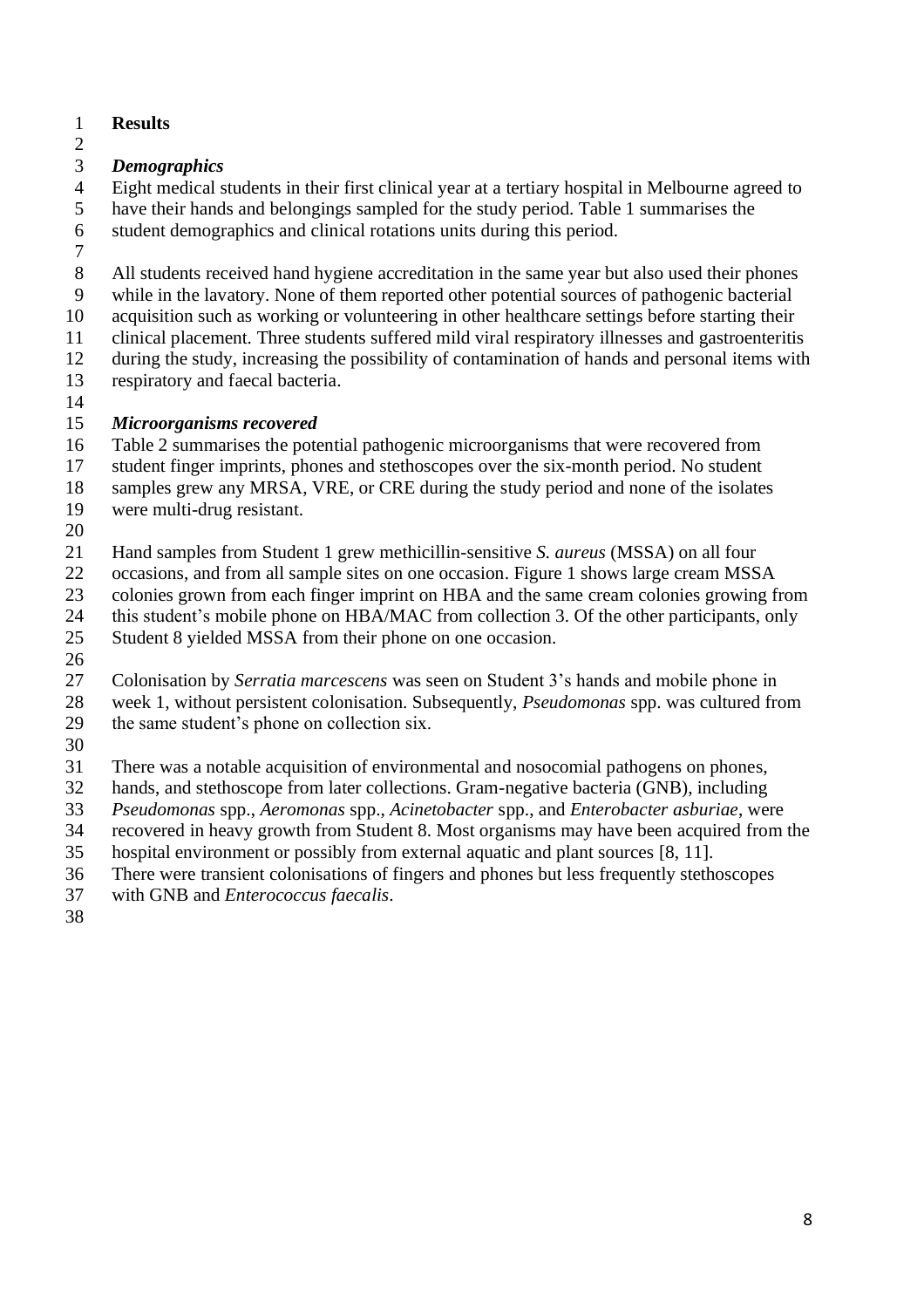- **Discussion**
- 

 There is a rich body of evidence that, beginning from medical school, HCWs have their mobile devices and medical equipment contaminated by pathogenic organisms [6, 7, 9, 10].

6 Despite the widespread implementation of hospital infection control strategies, HCWs are<br>
5 Times in this prospective pilot study, we still colonised by pathogenic bacteria and MROs [5, 7]. In this prospective pilot study, we

observed that medical students and their equipment can be contaminated by pathogenic

- bacteria soon after entering the clinical environment.
- 

Previous cross-sectional studies have documented that mobile phones and the nasal and rectal

- mucosae of clinical year medical students can be colonised by pathogenic bacteria, such as MSSA, viridans group streptococci, *Pantoea* spp., and resistant bacteria, such as extended
- spectrum β-lactamase producing Enterobacteriaceae [5, 9].
- 

In this study, HAI-associated pathogenic bacteria were isolated from five of the eight

- participants' hands, mobile phones, and stethoscopes during a six-month testing period.
- Organisms grown included MSSA*, Enterococcus faecalis* and GNB., such as *Aeromonas*

*hydrophila*, *Pseudomonas* spp. and *Acinetobacter baumannii*. No MRO were detected.

- 
- *Serratia marcescens*, an opportunistic nosocomial pathogen associated with outbreaks of HAI
- [12] was detected on Student 3's fingers and mobile phone one month into their first rotation
- (Table 2). This bacterium belongs to a group of GNB called ESHCAPPM, which are
- characterised by inducible β-lactamases that render them resistant to cephalosporins. Bacteria
- in this group include *Enterobacter* spp., *Serratia* spp., *Hafnia* spp., *Citrobacter freundii*
- complex, *Aeromonas* spp., *Providencia* spp., *Proteus* spp. (excluding *P. mirabilis*), and
- *Morganella* spp. Treatment of infections caused by these bacteria with cephalosporins
- induced resistance to the antibiotics, risking treatment failure [11].
- 

AmpC β-lactamase producing organisms were also acquired including *Acinetobacter* 

*baumannii*, *Acinetobacter junii,* and *Enterobacter asburiae* [13]. The plasmid-mediated

AmpC β-lactamase is a cephalosporinase that hydrolyses extended-spectrum cephalosporins

- and is poorly inhibited by clavulanic acid. Infection often requires the use of broad-spectrum antibiotics.
- 

Of the three surfaces sampled, the most frequently colonised surface was the hands.

- Intermittent, but significant, pathogens were grown from fingerprint imprints of Students 1,
- 6, and 8. Contaminated inanimate surfaces and direct patient shedding provides a constant
- source of microbial contamination for students' hands and items, which require regular
- decontamination [14]. Our findings suggest a degradation of clinical adherence to hand
- hygiene amongst the participants despite receiving prior credentialing in the same year. A re-
- evaluation of hand hygiene education and reinforcement methods to address the key factors
- may instil better practice early in students' careers. A recent Cochrane review confirmed our
- concerns regarding the hand hygiene compliance and suggested that further research on this
- topic is urgently needed [17].
- 
- The World Health Organization (WHO) has global guidelines on hand hygiene for patient
- safety which promote a multi-modal approach of implementation, including system change,
- education, evaluation, and a climate of institutional safety [15]. Community behaviour,
- attitudes, and peer student behaviours have been identified as the most significant factors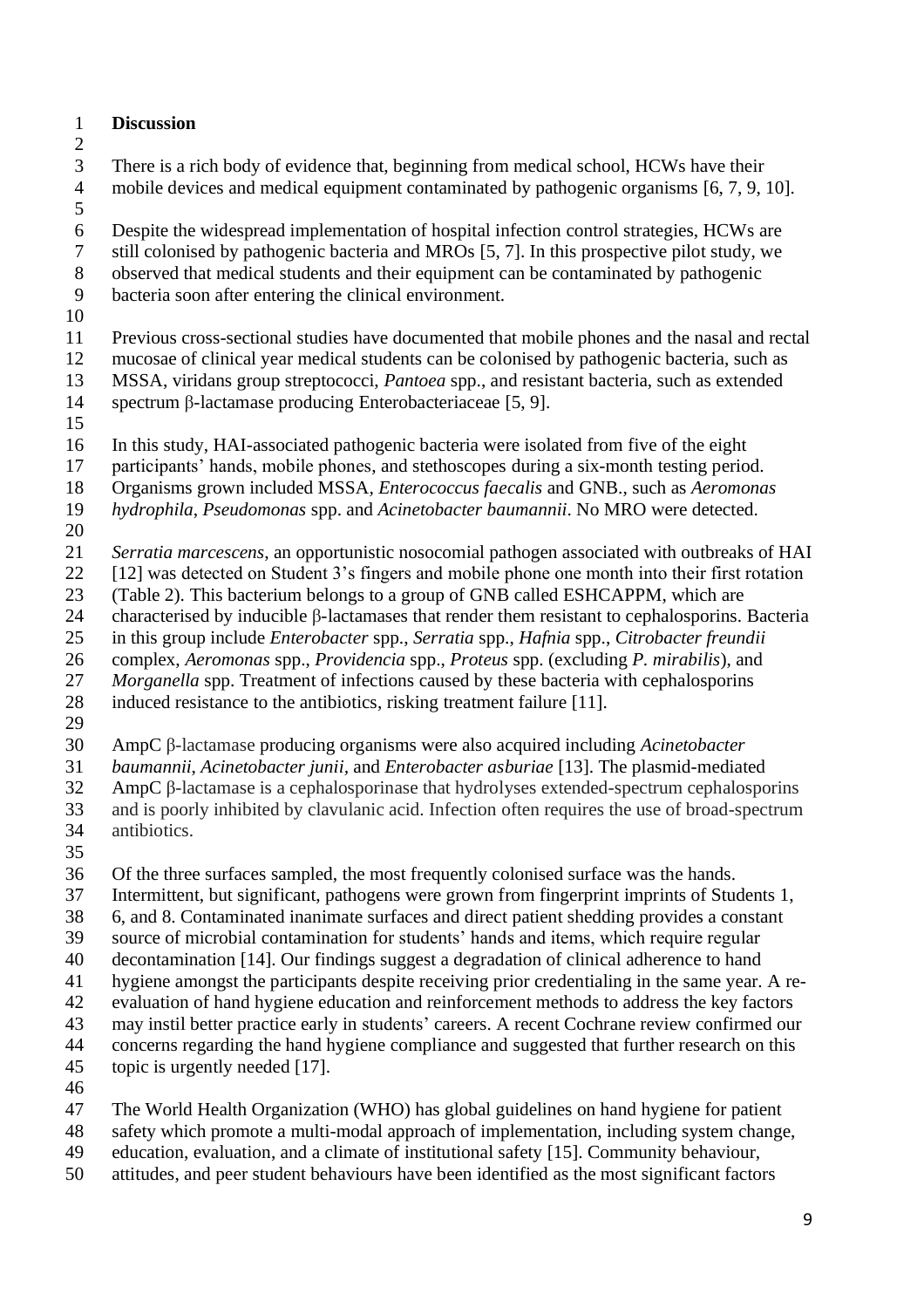- influencing hand hygiene compliance [16]. It would be worthwhile for institutions to create an environment and culture amongst students that encourages them to consider hand hygiene as a personal duty and a priority of patient care.
- 

Acquisition of bacteria from personal illnesses and external sources reinforce the need for

- strict hand decontamination strategies. Colonisation of student 1 with MSSA most likely
- represented colonisation from the nose or groin microbiome to their hands [8]. Some of the
- bacteria identified, such as *Acinetobacter junii* and *Pantoea dispersa*, are more commonly
- acquired from sources external to the hospital [8].
- 

We observed that MSSA and pathogenic GNB, such as *Serratia marcescens* and

- *Pseudomonas* spp., were grown from mobile phone surfaces, sometimes in the absence of
- hand colonisation. The literature suggests that there is heavy cross contamination between
- these devices and the environment [14]. Contaminated mobile phones are a potential
- reservoir for the re-inoculation of hands, as they provide an optimum warm environment for
- bacterial proliferation and are in contact with HCWs' hands in between hand hygiene, thus
- increasing the risk of HAI [18].
- 

Decontamination of mobile phones and medical equipment was low amongst participants,

- with four out of eight participants never cleaning their mobile phones at all despite all of
- them having used their mobile phones while on the toilet. General awareness regarding
- mobile phone hygiene is lacking amongst medical students [19] and HCWs in general, with
- mobile phone cleaning rates as low as 10.5% in some healthcare settings [20]. As limiting the
- use of these items is impractical, the priority should be to identify effective decontamination
- strategies to improve infection control. Regular cleaning with either 70% isopropyl alcohol
- [21], microfibre cloths, [22] or UV disinfection devices has been found to reduce bacterial load on mobile phones [19]. There is a mounting need for the promotion of effective mobile
- phone cleaning in infection control guidelines.
- 

Limitations of our study include our small sample size and short follow-up period that

precluded analysis for statistical significance. There were also insufficient data correlating

- clinical rotations and personal illness with time of culture. Also, no baseline microbiological
- data were collected prior to the students' commencing their clinical year, thus limiting our
- ability to comment on acquisition at the first collection. Lastly, due to human resource
- shortages, samples were self-collected which could introduce significant variability of
- microbiological data.
- 

 A definitive study would have an increased sample size and stricter sampling protocols. The aim would be to demonstrate a statistically significant increase in student colonisation with resistant organisms over time. Potentially, a control group of students of another discipline,

not exposed to the hospital could be added.

#### **Conclusion**

- This study revealed that the colonisation of medical students' fingers, stethoscopes, and
- mobile phones with pathogenic bacteria occurs within the first six months of entering the
- hospital environment. A definitive study would allow us to better characterise the timing and
- pattern of bacterial contamination of new HCWs and their equipment. An analysis of
- infection control strategies and modifiable risk factors of transmission could have public
- health policy implications and be an invaluable education tool. As medical students, we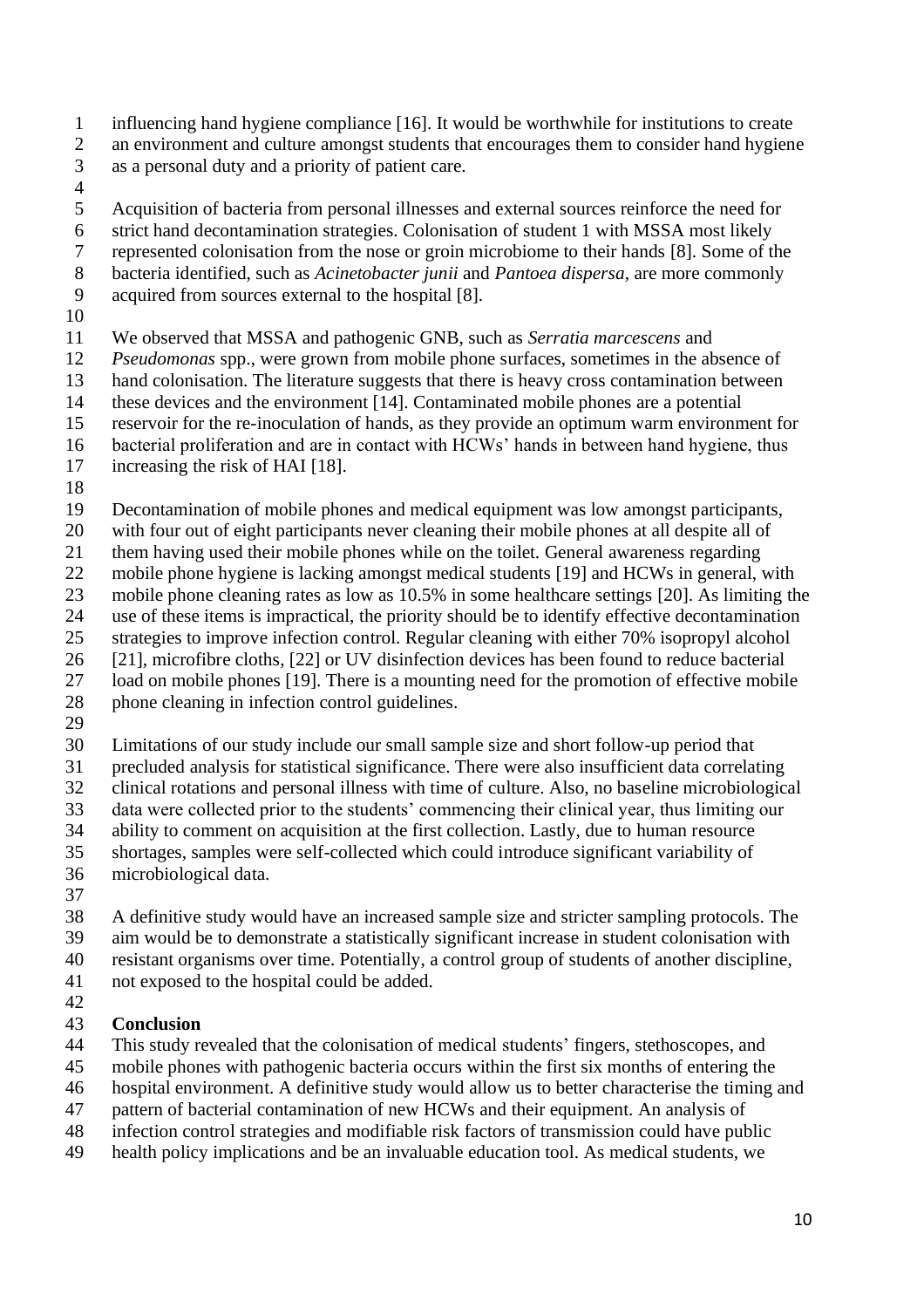- should be aware of the role we have in the acquisition and transmission of pathogens to the
- patients we interact with, to reduce the risk of HAI.
- 

### **Acknowledgement**

- We would like to thank the medical student volunteers for their kind participation in the
- study, as well as the Microbiology Laboratory of Monash Medical Center for their technical assistance.
- 

# **Conflict of interest**

- The authors declare that they have no competing interests.
- 

# **Funding**

No external sources of funding was used in this research study.

#### **Authors contribution**

- IW conceived the review and DK helped in the study design. YX performed the initial
- literature search, coordination of the study and data collection. YX, DK and IW drafted the
- manuscript with review and editions from RS. All authors read and approved the final
- manuscript.
- 

# **Ethics board approval name, number, and date**

- The study was approved as a quality assurance project by the Southern Health Human
- Research Ethics Committee (HERC –RES-19-0000-085Q) in March 2019.
-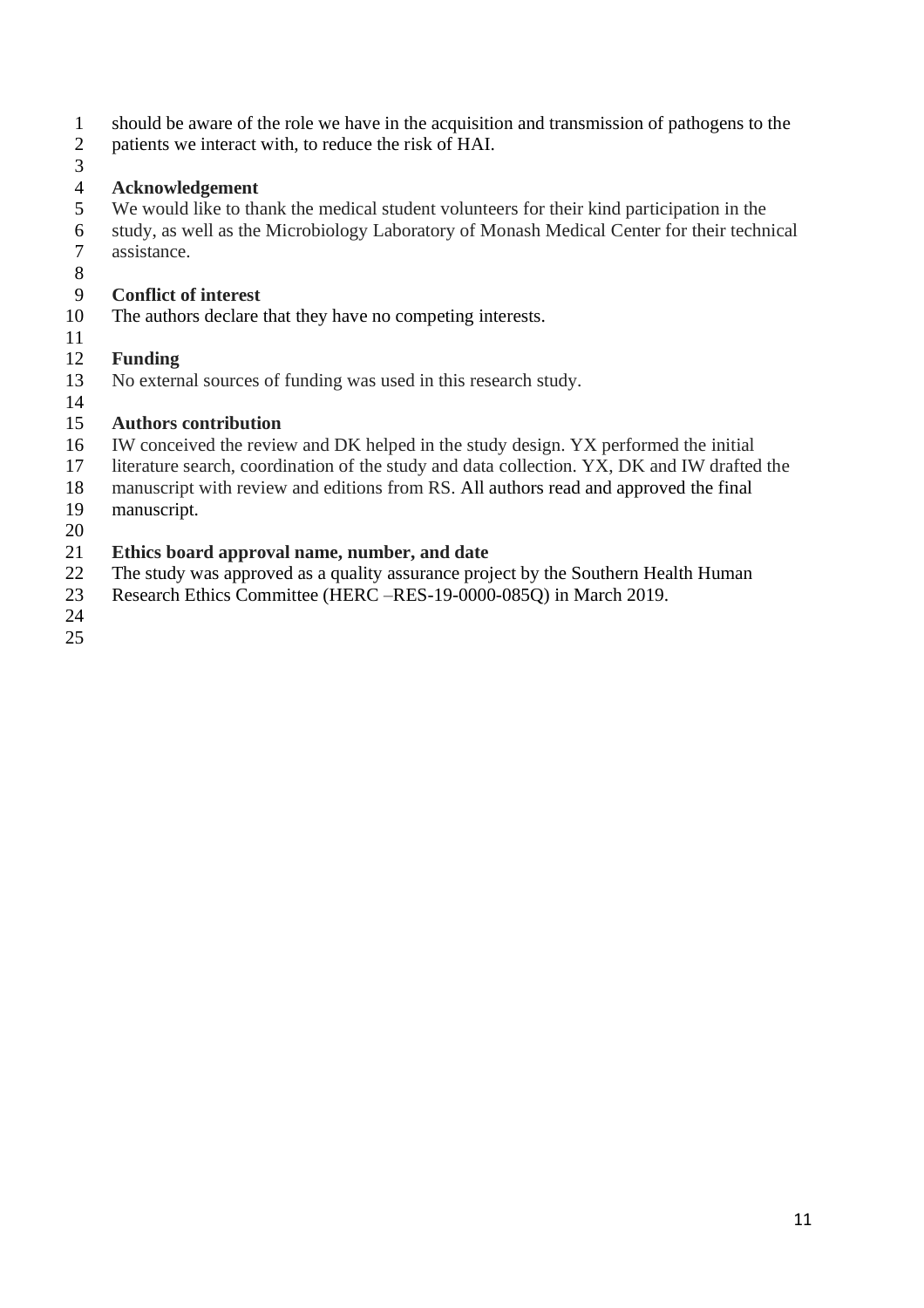## 1 **Acknowledgements**

 $\begin{array}{c} 1 \\ 2 \\ 3 \end{array}$ 

3 We would like to thank the study participants and staff of the Monash Infectious Disease<br>4 laboratory and medical department for their kind assistance, without which this research

4 laboratory and medical department for their kind assistance, without which this research would not have been possible. would not have been possible.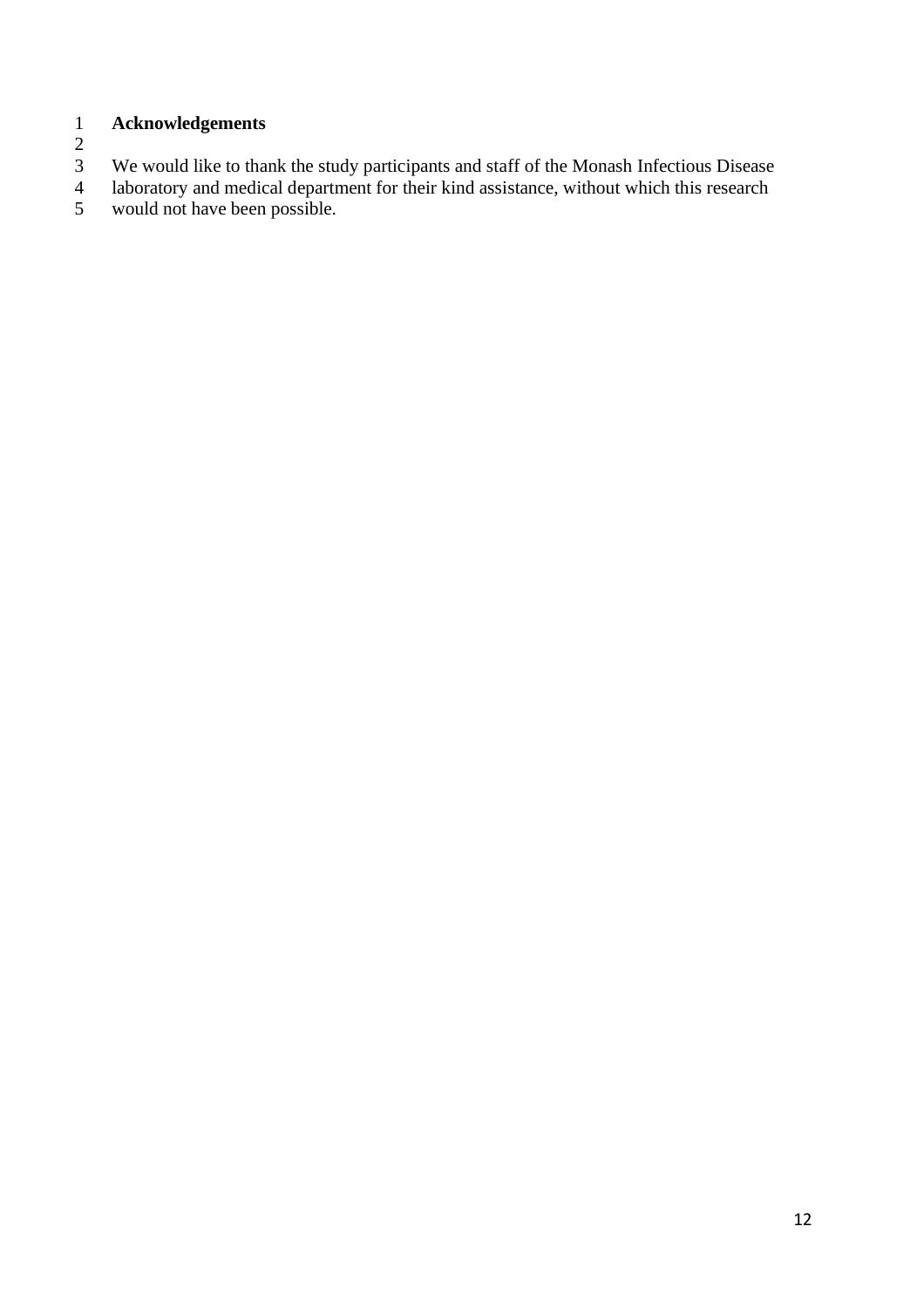### **References**

- 
- [1] Smit P, Heniger J. Antoni van Leeuwenhoek (1632-1723) and the discovery of bacteria.
- Antonie Van Leeuwenhoek. 1975;41(3):219-28. doi:10.1007/BF02565057
- [2] Weldegebreal F, Admassu D, Meaza D, Asfaw M. Non-critical healthcare tools as a
- potential source of healthcare-acquired bacterial infections in eastern Ethiopia: a hospital-
- based cross-sectional study. SAGE Open Med. 2019;7:2050312118822627. doi:
- 10.1177/2050312118822627
- [3] Weinstein RA. Epidemiology and control of nosocomial infections in adult intensive care units. Am J Med. 1991;91(3B):179S-84S. doi: 10.1016/0002-9343(91)90366-6.
- [4] Russo PL, Stewardson AJ, Cheng AC, Bucknall T, Mitchell BG. The prevalence of
- healthcare associated infections among adult inpatients at nineteen large Australian acute-
- care public hospitals: a point prevalence survey. Antimicrobial Resistance & Infection
- Control. 2019;8(1):114. doi: 10.1186/s13756-019-0570-y
- [5] Saliba G, El Kary N, Bakouny Z, Dagher L, Mallah Hamdan M, Abdallah W. Single-
- institution experience of medical students' bacterial colonization during training. Am J Infect
- Control. 2019;47(3):268-70. doi: 10.1016/j.ajic.2018.08.025
- [6] Banawas S, Abdel-Hadi A, Alaidarous M, Alshehri B, Bin Dukhyil AA, Alsaweed M, et
- al. Multidrug-Resistant bacteria associated with cell phones of healthcare professionals in
- selected hospitals in Saudi Arabia. Can J Infect Dis Med Microbiol. 2018;2018:6598918. doi:
- 10.1155/2018/6598918
- [7] Kotsanas D, Scott C, Gillespie EE, Korman TM, Stuart RL. What's hanging around your
- neck? Pathogenic bacteria on identity badges and lanyards. Med J Aust. 2008;188(1):5-8.
- [8] Jorgensen JH, Pfaller MA, Carroll KC, American Society for Microbiology. Manual of clinical microbiology. 11th edition. Washington, DC: ASM Press; 2015.
- [9] Zakai S, Mashat A, Abumohssin A, Samarkandi A, Almaghrabi B, Barradah H, et al.
- Bacterial contamination of cell phones of medical students at King Abdulaziz University,
- Jeddah, Saudi Arabia. J Microsc Ultrastruct. 2016;4(3):143-6. doi:
- 10.1016/j.jmau.2015.12.004.
- [10 ]Holleck JL, Merchant N, Lin S, Gupta S. Can education influence stethoscope hygiene?
- Am J Infect Control. 2017;45(7):811-2. doi: 10.1016/j.ajic.2017.02.004
- [11] Mayhall CG. Hospital epidemiology and infection control. 4th ed. Philadelphia: Wolters
- Kluwer Health/Lippincott Williams & Wilkins; 2012.
- [12] Hejazi A, Falkiner FR. Serratia marcescens. J Med Microbiol. 1997;46(11):903-12. doi:
- 10.1099/00222615-46-11-903.
- [13] Jacoby GA. AmpC beta-lactamases. Clin Microbiol Rev. 2009;22(1):161-82,. doi:
- 10.1128/CMR.00036-08.
- [14] Russotto V, Cortegiani A, Raineri SM, Giarratano A. Bacterial contamination of
- inanimate surfaces and equipment in the intensive care unit. J Intensive Care. 2015;3:54. doi:
- 10.1186/s40560-015-0120-5.
- [15] Pittet D, Allegranzi B, Boyce J, World Health Organization World Alliance for Patient
- Safety First Global Patient Safety Challenge Core Group of E. The World Health
- Organization Guidelines on Hand Hygiene in Health Care and their consensus
- recommendations. Infect Control Hosp Epidemiol. 2009;30(7):611-22. doi: 10.1086/600379.
- [16] Walaszek M, Kolpa M, Wolak Z, Rozanska A, Wojkowska-Mach J. Poor hand hygiene procedure compliance among Polish medical students and physicians-The result of an
- ineffective education basis or the impact of organizational culture? Int J Environ Res Public
- 
- Health. 2017;14(9). doi: 10.3390/ijerph14091026.